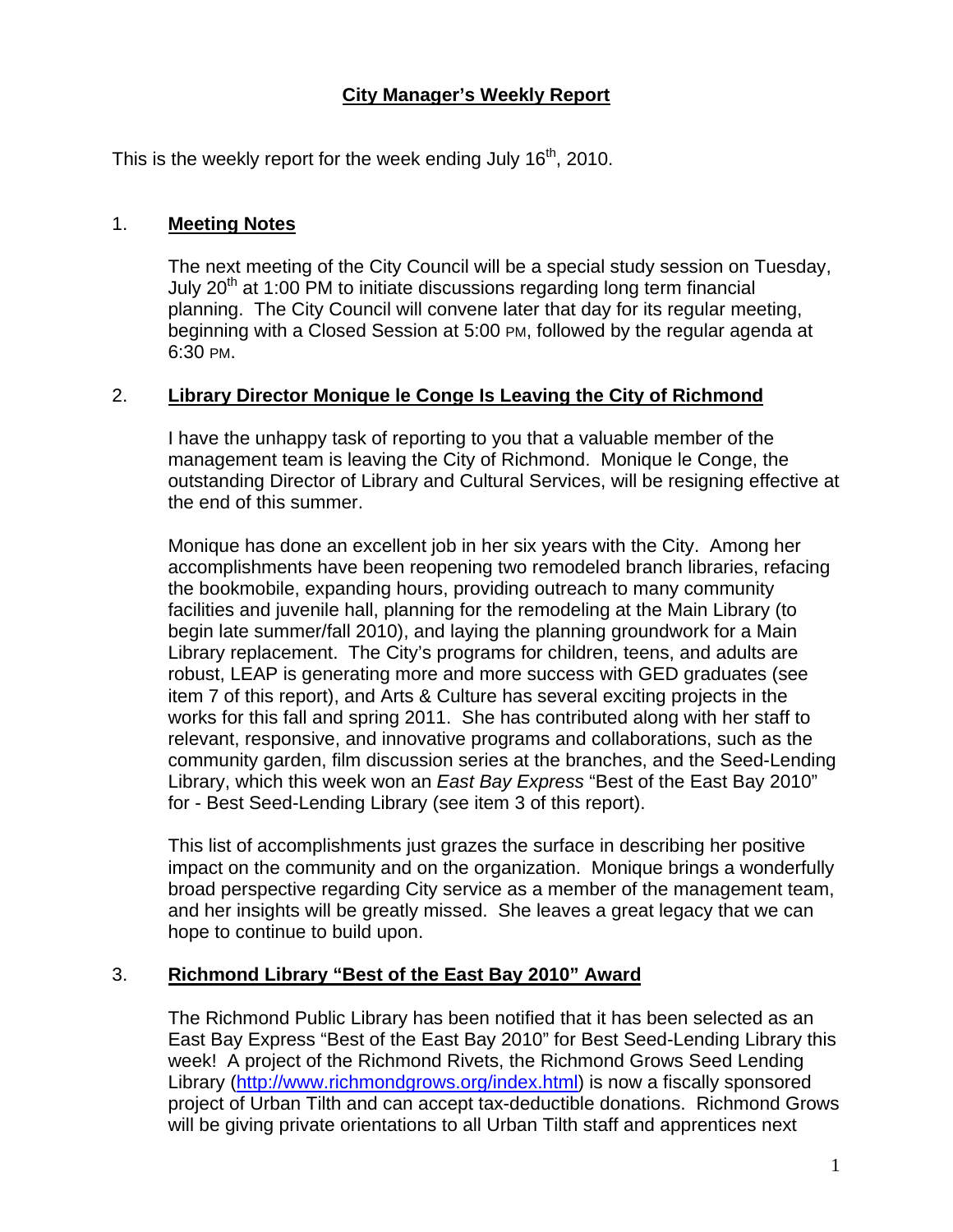week, and has the first Spanish-language orientation coming up on July  $27<sup>th</sup>$ . The project will be featured in an upcoming article in the *San Francisco Chronicle*. Additionally, the Richmond Grows web site has an online orientation and videos to help other libraries throughout the country set up their own seedlending libraries.

You can view the digital version of the Best of the East Bay issue here: <http://www.eastbayexpress.com/general/flash/07-14-2010/> (see page 63).



# 4. **New Graffiti and Illegal Dumping Hotline: 510-965-4905**

The City of Richmond needs the help of **every** resident to help improve the appearance and safety of the City. There is a proven relationship between the physical environment (graffiti, illegal dumping, etc.) and crime. The sooner we clean up these problems, the more effectively we send the message *"We are watching--AND we DO CARE!"*

The Police Department's Code Enforcement Unit is encouraging community members to make a special effort to note graffiti, dumping, streetlights out, etc., and has now made it **very easy** to report these issues. An easy way to do this is to place this *NEW* hotline number for reporting graffiti and dumping in your cell phone:

# **510-965-4905**

Callers also have the option of receiving the outgoing message in Spanish. Messages can be left 24/7 and will be checked daily. Callers need not leave their name; all that is needed is a description of the problem and the location.

## 5. **Civic Center Project Wins California Historic Preservation Award**

The California Preservation Foundation has advised the City that the Richmond Memorial Civic Center Rehabilitation Project has been selected for a 2010 Preservation Design Award in the Large Rehabilitation category. This is a very prestigious award, which will be formally presented in October. In 2009, the Ford Assembly Building was a winner in the Sustainability category. The Richmond Plunge will be nominated next year.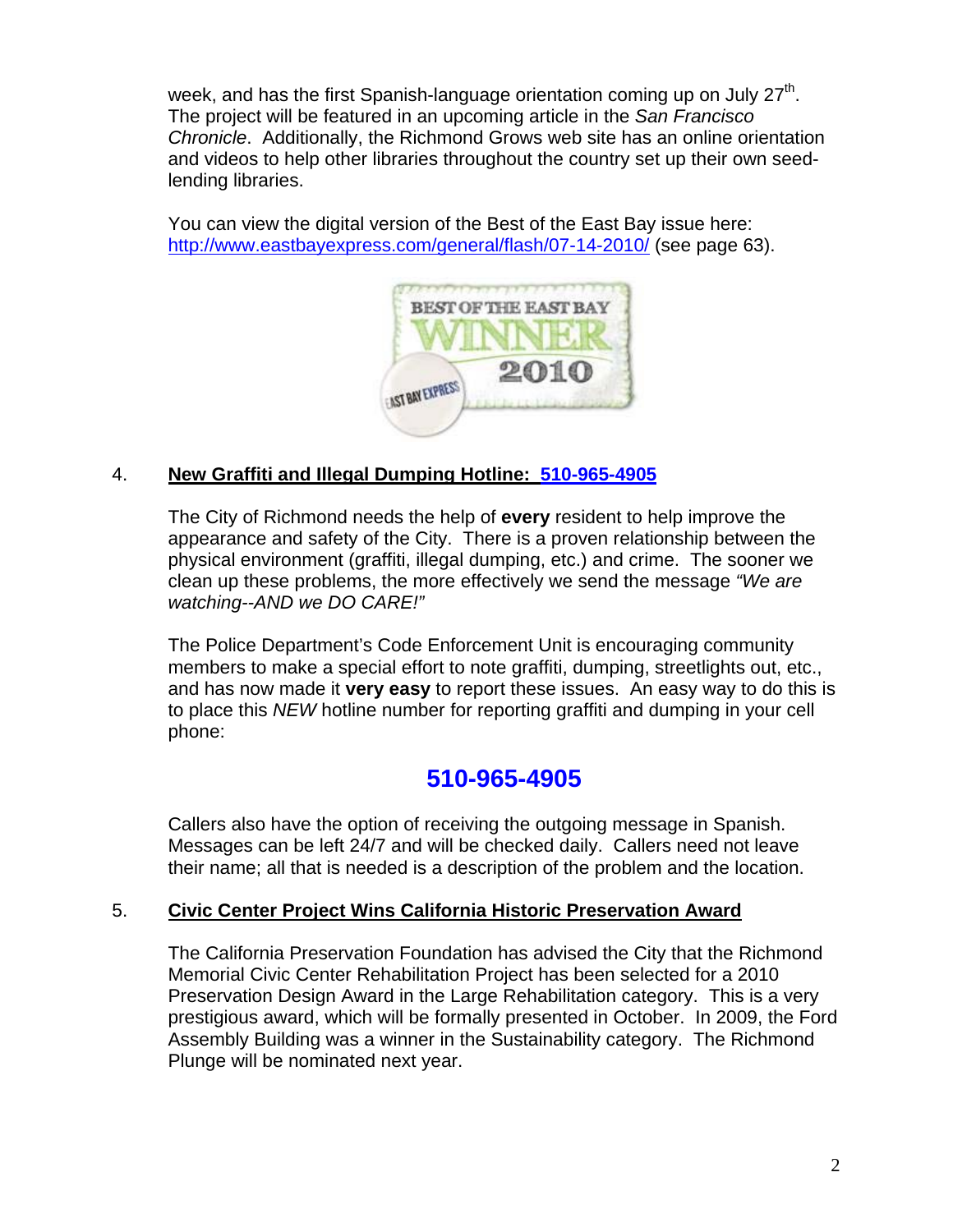## 6. **Public Works Updates**

- Crews completed the grinding of  $26<sup>th</sup>$  Street from Macdonald Avenue to Broadway in front of the Rosie the Riveter National Park offices, and Broadway from Carlson Boulevard to Macdonald Avenue in front of the Post Office this week. Crews will complete the resurfacing of the area next week.
- The Equipment Services division will be accepting the delivery of a new paver and roller on Friday, July  $16<sup>th</sup>$  and will be putting them in service on Monday, July 19<sup>th</sup>. The machinery will be utilized next week with the paving of the aforementioned areas of Broadway and 26<sup>th</sup> Street.
- The emergency work at the John F. Kennedy Swim Center was completed and the facility remained in operation during an anti-entrapment retrofit to the pool. The retrofit was mandated to remain in compliance with the Virginia Graeme Baker Act, which requires all pools to have covers over the suction and/or drains to minimize the possibility of drowning.
- Crews also removed the backboards, scoreboards and artwork from the Martin Luther King Center. These items will be stored for future use.
- The task of removing flammable tall grass and bushes that are considered dry fuel in the High Fire Severity Zones was completed this week by Parks and Landscaping crews. It was accomplished a few days ahead of schedule.

## 7. **LEAP GED Pass Rate Hits 90%**

The Literacy for Every Adult Project (L.E.A.P.) looked at end-of-the-fiscal year statistics and their completion rates for students taking their GED. In the last 3 years, their GED pass rate is a remarkable 90%.

## 8. **2010-11 Tax and Revenue Anticipation Note Structure**

On July 15<sup>th</sup>, the City sold \$10.85 million of its 2010-11 Tax and Revenue Anticipation Notes (TRAN), at cost of .60 basis points (bps). In November 2009, the City sold \$17.8 million of its 2009-2010 TRAN to a private investor, Western Asset Management Company (WAMCO). Because the City paid all of its setasides on time for the \$17.8 million TRAN, and has very strong coverage of liquidity sources totaling \$23.5 million, WAMCO decided they would take the entire issue of the City's \$10.85 million TRAN at .25 bps lower than our previous issue. Other cities, such the city of Los Angeles issued a TRAN in June 2010 at a cost of .70 bps. Other investors like Schwab, Union Banc, Wells Fargo and Federated looked at the City's TRAN issue but did not offer a rate better than .60 bps.

As previously reported, the note will carry the highest credit rating from Standard & Poor's of "SP-1+". The proceeds of the note will be used to finance the City's operating cash needs for fiscal year 2010-11.